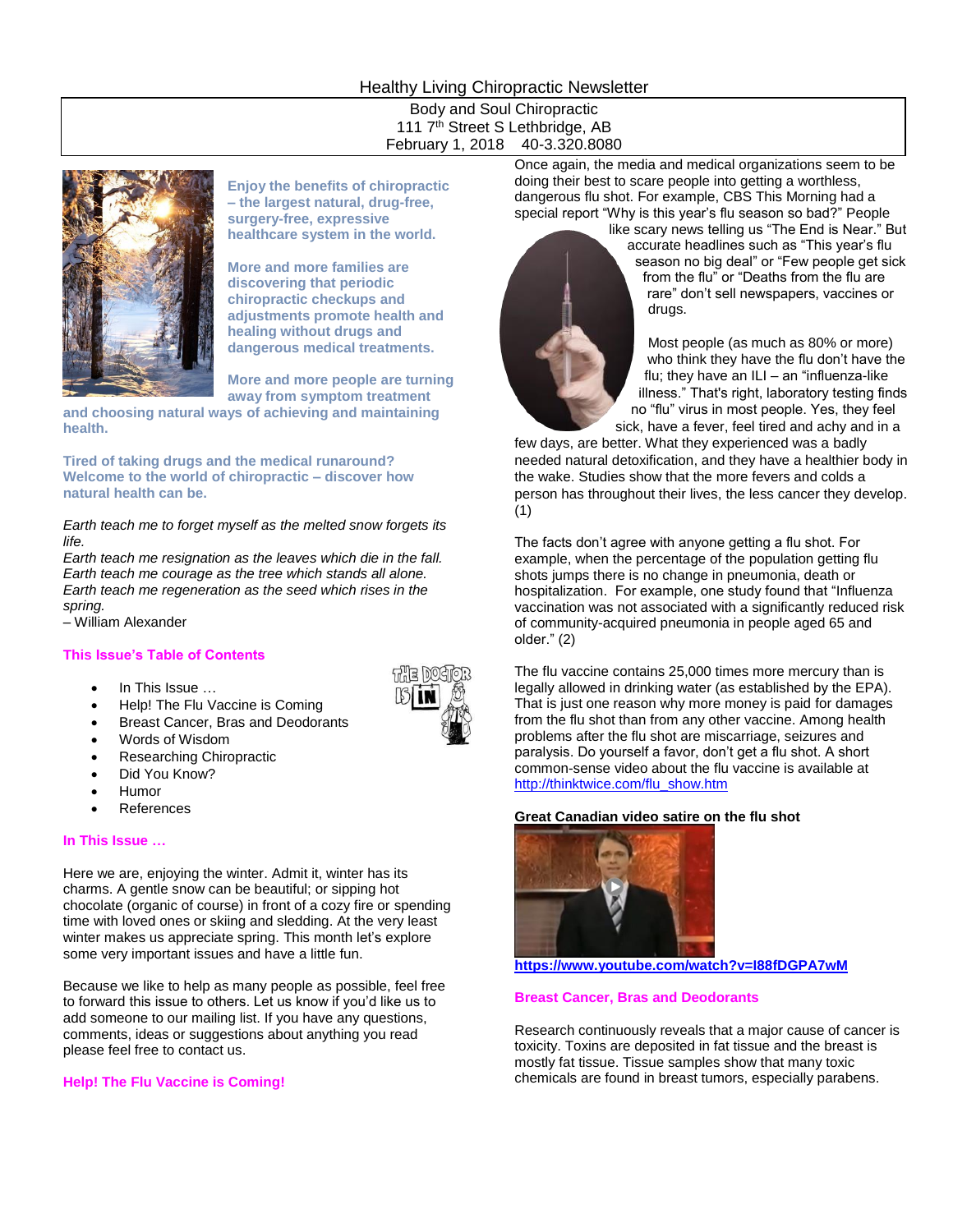Parabens bind to estrogen-receptors and encourage cancer cell growth. They are found in thousands of cosmetics and drugs including deodorants. (3) In addition to being absorbed through intact skin, shaving the underarms creates tiny cuts, creating a direct pathway for the deodorant chemicals into the bloodstream and surrounding tissues

Additionally, there are reports that women who wear bras for long periods have more breast cancer. Underwire bras are especially constrictive and cause lymphatic pooling of toxins, leading to an increase in breast cancer. For example:

- Women who wore their bras 24 hours per day had a 3 out of 4 chance of developing breast cancer.
- Women who wore bras more than 12 hours per day but not to bed had a 1 out of 7 risk.



- Women who wore their bras less than 12 hours per day had a 1 out of 152 risk.
- Women who wore bras rarely or never had a 1 out of 168 chance of getting breast cancer. The overall difference between 24 hours wearing and not at all was a 125-fold difference. (4)

## **Words of Wisdom**

*The mind is its own place, and in itself, can make heaven of Hell, and a hell of Heaven.* John Milton



*The last of the human freedoms – to choose one's attitude in any given set of circumstances, to choose one's own way.* Viktor Frankl

## **Researching Chiropractic**



**Chiropractic clinical case histories have been a regular feature of our patient newsletter since its inception. There seems to be no limit to the health problems that respond to chiropractic care. How many people** 

**suffering, on drugs, facing a life of limitation could be helped by chiropractic care?** 

### **Probably most of them.**

**Neck pain.** The patient is a 55-year-old female who presented with a chief complaint of neck pain, exacerbated by prolonged sitting and standing. The patient also presented with reduced

neck range-of-motion (ROM), spasms and tenderness of her left neck muscles, and postural abnormalities.



A patient health history and chiropractic examination was performed and subluxations were located and corrected. By the end of

care, the patient's Verbal Pain Scale score went from a 5/10 pain level to 0/10 pain level. (5)

**Foot drop.** A 24-year-old male weight lifter presented with insidious onset of foot drop upon waking from bed. There were no preceding signs or symptoms prior to the foot drop. The pain was intolerable and pressure could not be applied while standing. He went to the hospital emergency department the morning the initial symptoms appeared. All medical testing and imaging were negative.

He then followed up with the chiropractic clinic and following an exam and adjustments his symptoms began to diminish. After four visits the patient had complete resolution of all signs and symptoms. (6)

## **Did You Know?**

- 1 nautical knot equates to 1.852 KPH (1.150 mph)?
- Every day is a holiday somewhere in the world?
- French fries are originally from Belgium?

## **Humor**

From *The 776 Nastiest Things Ever Said* by Ross and Kathryn Petras (NY: Harper Perenniel, 1995)

**On hitters:** *He couldn't hit a curve ball with an ironing board.* Bob Feller, Hall of Fame Pitcher on basketball star Michael Jordan's bid to play for the Chicago White Sox

**On hearing the boss is sick:** *My God, I hope it's nothing trivial.* Irwin S. Cobb, journalist



## **Bye, bye!!**

Please write or stop by and give us your feedback. Are there any subjects you'd like to hear about? Anything you dislike? Feedback is always important to us. And, of course, if you'd like hard copies of this newsletter stop by the office and we'll give you some for your friends and relatives. If they have email, have them write to us and we'll add them to our subscriber list.

### **References**

1. Abel U, Becker N, Angerer R Et al. Common infections in the history of cancer patients and controls. *J Cancer Res Clin Oncol*. 1991;117(4):339-443.

2. Jefferson T, Rivetti D, Rivetti A et al. Efficacy and effectiveness of influenza vaccines in elderly people: a systematic review. *Lancet*. 2005 Oct 1;366(9492):1165-74.

3. [Darbre PD,](https://www.ncbi.nlm.nih.gov/pubmed/?term=Darbre%20PD%5BAuthor%5D&cauthor=true&cauthor_uid=14745841) [Aljarrah A,](https://www.ncbi.nlm.nih.gov/pubmed/?term=Aljarrah%20A%5BAuthor%5D&cauthor=true&cauthor_uid=14745841) [Miller WR,](https://www.ncbi.nlm.nih.gov/pubmed/?term=Miller%20WR%5BAuthor%5D&cauthor=true&cauthor_uid=14745841) [Coldham NG,](https://www.ncbi.nlm.nih.gov/pubmed/?term=Coldham%20NG%5BAuthor%5D&cauthor=true&cauthor_uid=14745841) [Sauer MJ,](https://www.ncbi.nlm.nih.gov/pubmed/?term=Sauer%20MJ%5BAuthor%5D&cauthor=true&cauthor_uid=14745841) [Pope GS.](https://www.ncbi.nlm.nih.gov/pubmed/?term=Pope%20GS%5BAuthor%5D&cauthor=true&cauthor_uid=14745841)  Concentrations of parabens in human breast tumours. *[J Appl](https://www.ncbi.nlm.nih.gov/pubmed/14745841)  [Toxicol](https://www.ncbi.nlm.nih.gov/pubmed/14745841)*. 2004;24(1):5-13.

4. Singer SR, Grismaijer S. *Dressed to Kill: The Link Between Breast Cancer and Bras*. NY: Avery Press, 1995. See more a[t http://all](http://all-natural.com/womens-health/bras/)[natural.com/womens-health/bras/](http://all-natural.com/womens-health/bras/)

5. Herman C, Rallings A. Resolution of cervicalgia following Blair Upper Cervical Technique: a case study & review of the literature. *Journal of Upper Cervical Chiropractic Research.* December 21, 2017:58-64. 6. Sergent A, Boyle J, Moore A. Chiropractic management of a patient with insidious onset of foot drop. *Annals of Vertebral Subluxation Research*. June 19, 2017:119-121.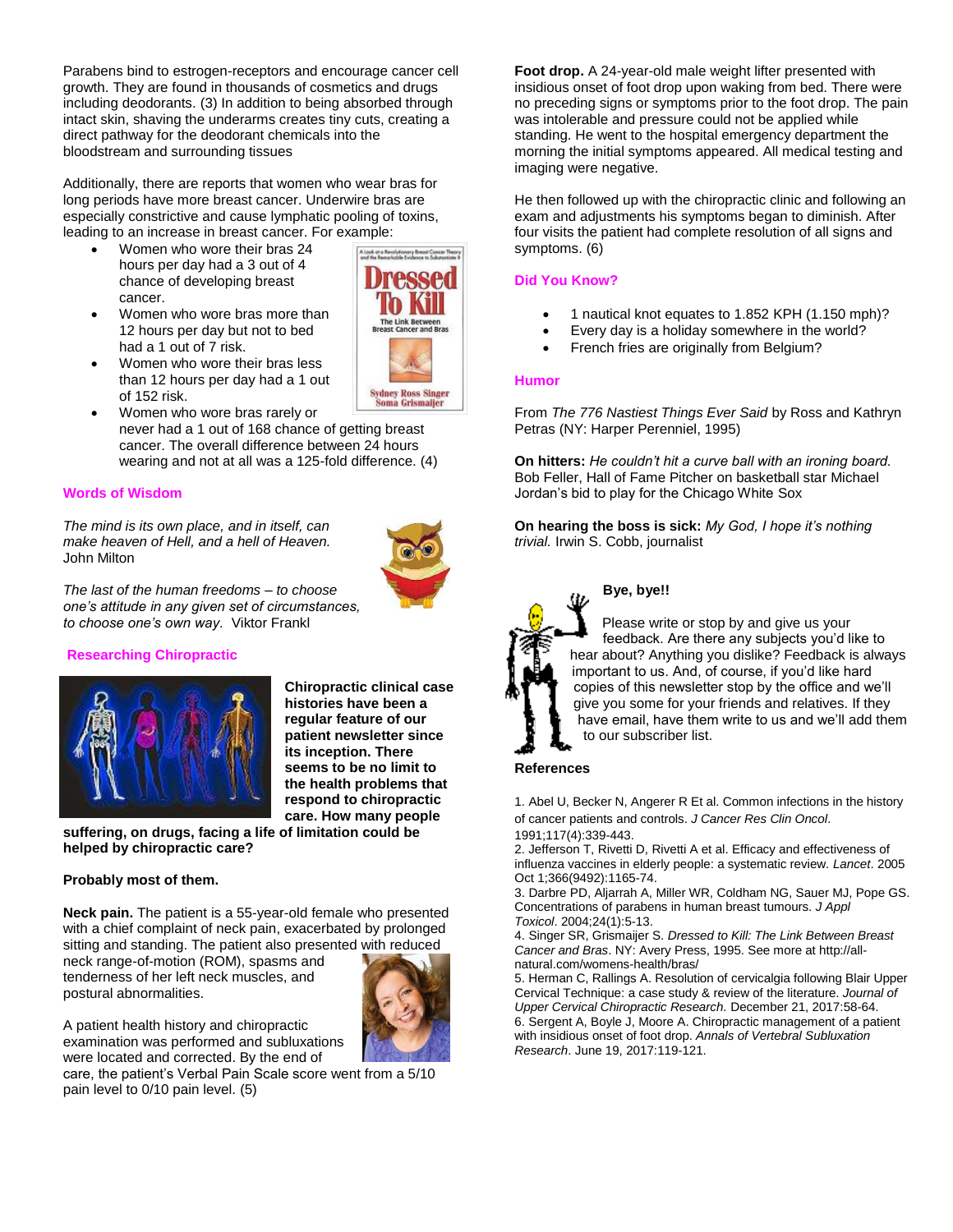# Healthy Living Chiropractic Newsletter

Body and Soul Chiropractic 111 7<sup>th</sup> Street S. Lethbridge, AB February 15, 2018 403.320.8080



**Enjoy the benefits of chiropractic – the largest natural, drug-free, surgery-free, expressive healthcare system in the world.** 

**More and more families are discovering that periodic chiropractic checkups and adjustments promote health and healing without drugs and dangerous medical treatments.**

**More and more people are turning away from symptom treatment and choosing natural ways of** 

**achieving and maintaining health.**

**Tired of taking drugs and the medical runaround? Welcome to the world of chiropractic – discover how natural health can be.**

### **This Issue's Table of Contents**

- In This Issue …
- Questions and Answers About Chiropractic
	- Football Injuries Can Chiropractic Help?
- Words of Wisdom
- Researching Chiropractic
- Did You Know?
- Humor
- References

### **In This Issue …**

Here we are, enjoying the winter. Admit it, winter has its charms. A gentle snow can be beautiful; or sipping hot chocolate (organic of course) in front of a cozy fire or spending time with loved ones or skiing and sledding. At the very least winter makes us appreciate spring. This month let's explore some very important issues and have a little fun.

Because we like to help as many people as possible, feel free to forward this issue to others. Let us know if you'd like us to add someone to our mailing list. If you have any questions, comments, ideas or suggestions about anything you read please feel free to contact us.

### **Questions and Answers About Chiropractic**

#### **Question: What Does a Doctor of Chiropractic Do?**

**Answer:** The goal of chiropractic is to locate and remove a serious form of stress and energy blockage from your body. This is called a subluxation. Without subluxations, your body is able to function more optimally with higher resistance to disease, improved digestion and elimination, a stronger immune system and greater potential for radiating happiness, balance, poise, grace and energy.

**Exactly what are subluxations?**

Subluxations are internal distortions in your body structure that interfere with your nervous system. Because your nervous system controls your entire body, subluxations can interfere with the function of your muscles, bones, organs, glands and tissues. Over time subluxations



weaken your body, unbalance your skeletal system and even affect the function of your brain.

Nearly everyone has subluxations – many people have them for years and even decades. The goal of the Doctor of Chiropractic is to locate and correct subluxations in your body. And don't forget your children! Babies, infants and children often have severe subluxations that can adversely affect their health. For that reason, bring your family; make visiting your Doctor of Chiropractic a family affair.

#### **Football Injuries – Can Chiropractic Help?**

The excitement of this most American game of modern gladiators battling over territory cannot be denied. Football must touch an ancient part of our psychology and that is why it draws in millions of people around the globe. Football widows would enthusiastically agree.



However, football, along with so many other sports and human activities, has a dark side: you can get hurt. Badly hurt. We're not just talking about broken bones. It appears that football (and boxing) causes brain damage known as CTE – chronic

traumatic encephalopathy associated with repetitive head trauma.

The problem is worse than we thought. In a recent study published in the *Journal of the American Medical Association*, CTE was diagnosed on autopsy (post-mortem) in a high proportion of former football players whose brains were donated for research. The study found that 110 of 111 National Football League (NFL) players had brain damage, That's over 99%! Researchers also found brain injury to a lesser degree in non-professional players. For example, CTE was found in 3 of the 14 high school players (21%) studied but 48 of 53 college players (91%) and 9 of 14 semiprofessional players (64%). (1)